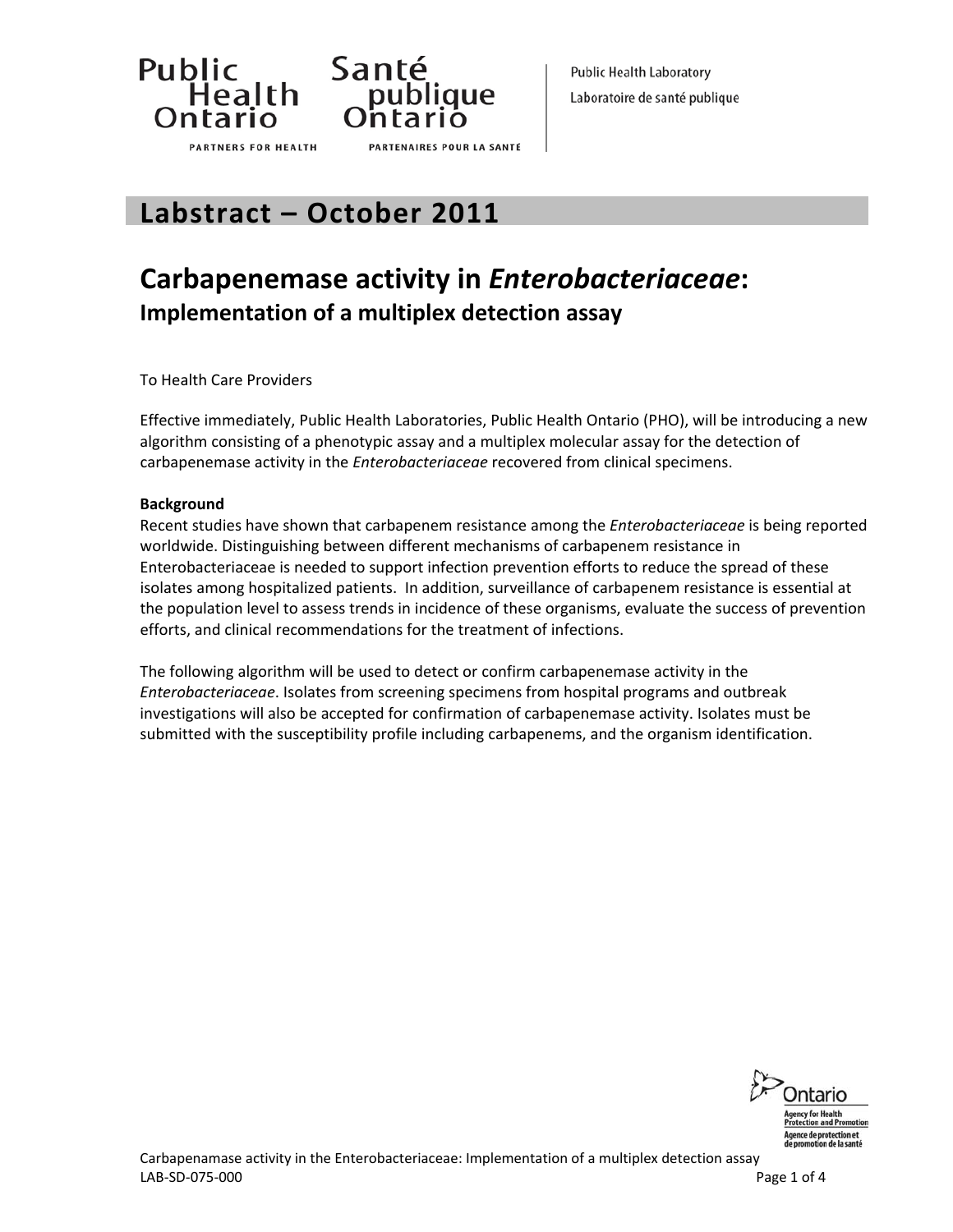# **Carbapenemase activity in** *Enterobacteriaceae***: Implementation of a multiplex detection assay** (Continued)



#### Note:

\*\*, E. coli and Klebsiella Spp. isolates resistant only to ertapenem will also be tested using phenotypic screening testing.

1. Multiplex PCR will be performed only on E. coli and Klebsiella Spp. isolates with negative phenotypic results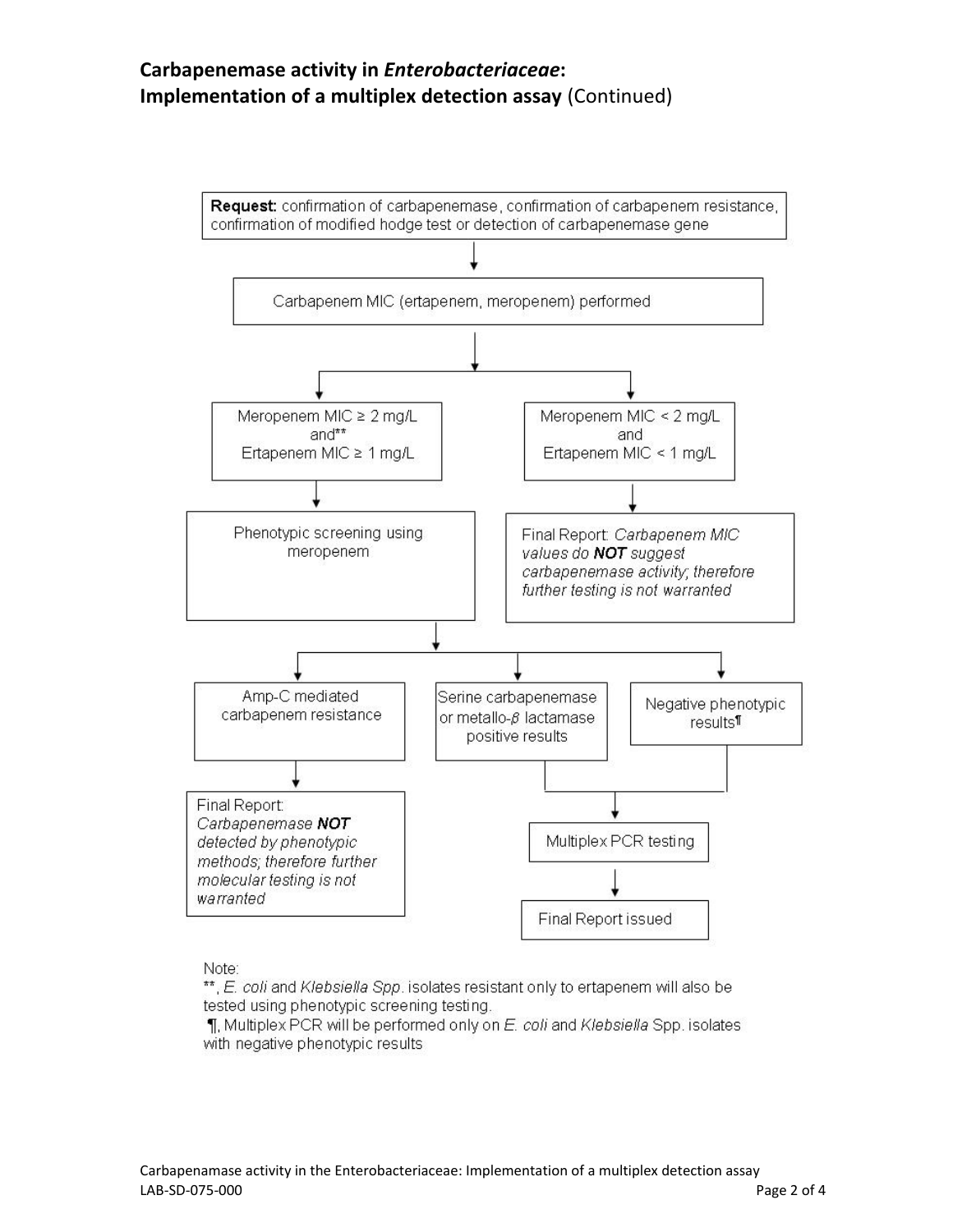# **Carbapenemase activity in** *Enterobacteriaceae***: Implementation of a multiplex detection assay** (Continued)

Please note that modified hodge test (MHT) will no longer be performed at PHL as studies have shown that MHT does not reliably detect metallo‐β‐lactamase (i.e NDM‐1) producing organisms. Instead of MHT, more specific phenotypic testing will be done to confirm carbapenemase activity.

## **How to submit samples to PHL**

- Submit pure viable subculture of organism on media
- Ship in conditions to ensure viability on receipt
- Complete a PHL General Test Requisition
	- Record Meropenem and Ertapenem MIC results, and organism identification in the "Clinical Information" section. The patient information must match the label on the subculture
	- If your hospital is performing a phenotypic testing, please include the results of phenotypic testing to ensure faster Turnaround Time with genotypic testing.

## **The following reports may be generated depending on results**

- Carbapenem MIC values do NOT suggest carbapenemase activity; therefore further testing is not performed.
- Carbapenemase NOT detected by phenotypic methods; therefore further molecular testing is not performed. (Current phenotypic testing does not identify class D carbapenemase such as OXA‐48).
- AmpC mediated β‐lactamase detected by phenotypic methods

**NOTE: It is important to remember that other resistance mechanisms can play a role in inducing carbapenem resistance in isolates that are negative for phenotypic testing and/or molecular testing.** 

### **Results based on multiplex testing:**

- Carbapenemase genes not detected by molecular methods (PHL‐Toronto is currently testing for the detection of KPC, NDM‐1, GES, OXA‐48 like, VIM, and IMP genes)
- KPC gene detected by molecular methods
- NDM‐1 gene detected by molecular methods
- GES gene detected by molecular methods
- OXA‐48 like gene detected by molecular methods
- VIM gene detected by molecular methods
- IMP gene detected by molecular methods

### **Comment:**

For epidemiological and infection control purposes only. For Research use only.

### **For further information:**

- PHO Customer Service Centre toll free at **1‐877‐604‐4567** or **416‐235‐6556**
- For the PHO Specimen Collection Guide and previous Labstracts, refer to <http://www.oahpp.ca/publichealthlaboratories.php>
- To subscribe to future PHO Labstracts, please e-mail [labstracts@oahpp.ca](mailto:labstracts@oahpp.ca)